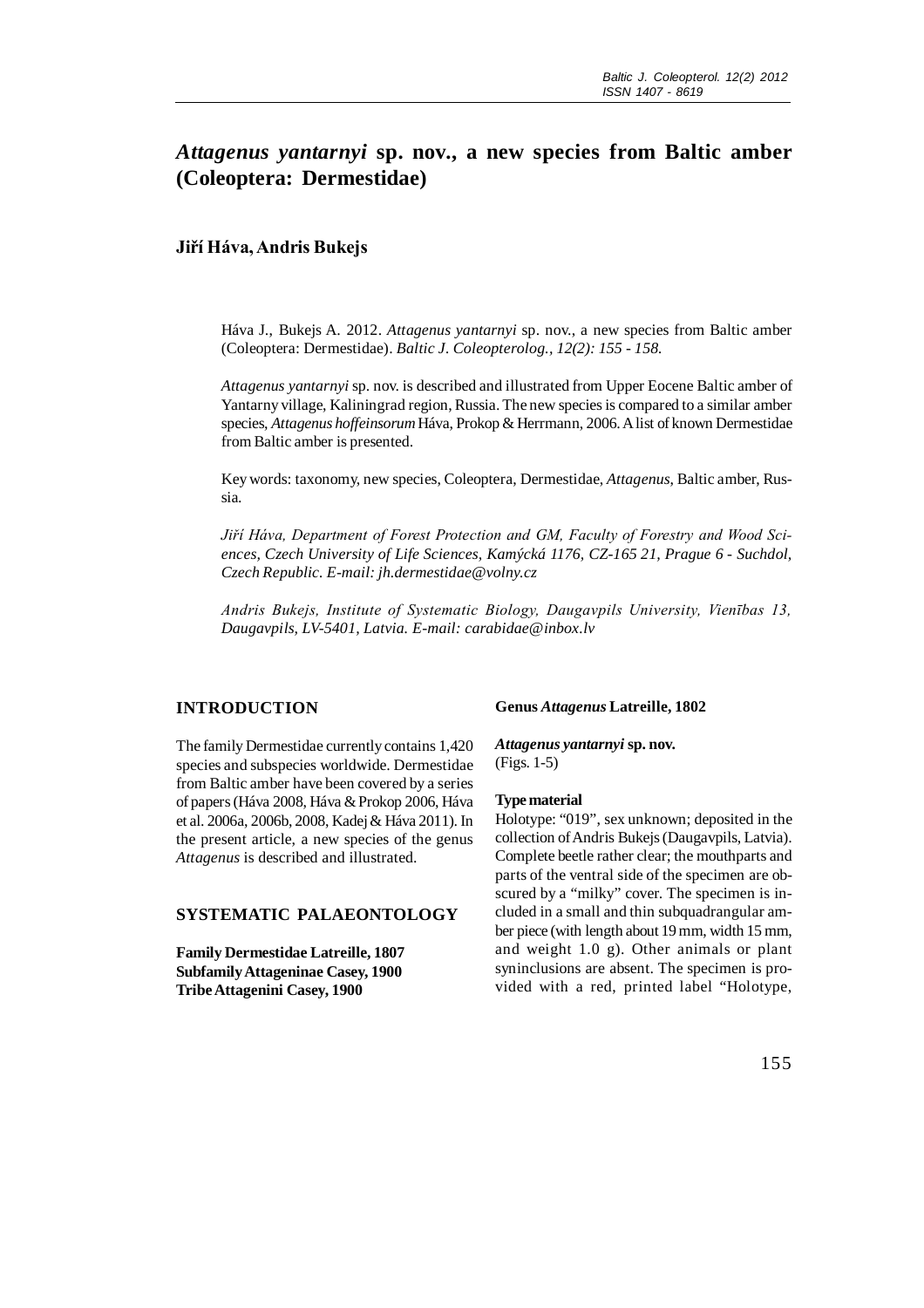*Attagenus yantarnyi* sp. nov., Háva J. & Bukejs A. det. 2012".

### **Type strata**

Baltic Amber, Upper Eocene, Prussian Formation.

### **Type locality**

Yantarny village, Kaliningrad region, Russia.

### **Etymology**

Named according to the type locality, Yantarny village.

#### **Differential diagnosis**

*Attagenus yantarnyi* sp. nov. belongs to Attageninae according to subfamilial characteristics: prosternum not forming a "collar" and mouthparts free (Fig. 6). The new species is most similar to *Attagenus hoffeinsorum* Háva, Prokop & Herrmann, 2006 described from Baltic amber, and differs from it in the structure of antennae and abdominal pubescence.

### **Description**

Body length 2.4 mm, max. width 1.2 mm; elongated oval (Figs. 1, 2), moderately convex dorsally and ventrally; subunicolourous dark brown, shine; dorsum covered with dark, relatively short and thin subrecumbent hair; thoracic underside with comparatively long and thick recumbent hair; abdominal sternites with recumbent hair, sparser than on thoracic underside, hair on sternites 2-4 widened distally (Fig. 4), hair on sternite 5 distinctly denser than on other sternites. Head, pronotum, and elytra with uniform, fine, and dense punctures, apparently slightly smaller in diameter than eye facets, interspaces between them smoothed and approximately 0.5-1.5 times larger than one puncture diameter. Punctation of ventral side not visible because of "milky" cover.

Head oval, hypognathous, much narrower than anterior margin of pronotum; with relatively large, distinctly faceted, not emarginated eyes. Frontal median ocellus present. Antennae slightly shorter than head wide, 11-segmented with 3 segmented compact antennal club comprising about 1/3 of total antennal length (Fig. 5); scape

subspherical, large, antennomere 2 subspherical, much smaller than scape and distinctly thicker than antennomere 3, ultimate antennomere about 2/3 as long as two preceding antennomeres combined.

Pronotum transverse, about 1.7 times wider than long, base of pronotum apparently as wide as combined elytral base; anterior margin gently convex and posterior one distinctly bisinuated; anterior, posterior and lateral margins thinly bordered.

Scutellum large, triangular with rounded apex. Elytra about 1.6 times longer than wide, widest near the middle; in anterior 2/3 lateral sides subparallel, in posterior 1/3 evenly narrowing toward the apex; shoulders weak.

Most of ventral part of specimen not clearly visible because of "milky" cover. Prosternum not forming a "collar", therefore mouthparts free (Fig. 3). Abdomen with 5 visible sternites, of which sternite 5 is the longest, ratio between abdominal sternites: 2:2:2:2:3.

Legs moderately long, covered with comparatively short and thick hair. Femora weakly flattened, about 1.5-2.2 times wider than tibiae. Tibiae weakly flattened and distinctly widened apically. Tarsi moderately short, about 1.9 times shorter than tibiae.

# **LIST OF FOSSIL DERMESTIDAE KNOWN FROM BALTIC AMBER**

Subfamily Dermestinae Tribe Dermestini

*Dermestes* (*Dermestes*) *progenior* Zhantiev, 2006 Distribution: Russia (Kaliningrad region)

Subfamily Trinodinae Tribe Trinodini

*Evorinea amberica* Háva, Prokop & Herrmann, 2008

Distribution: Russia (Kaliningrad region)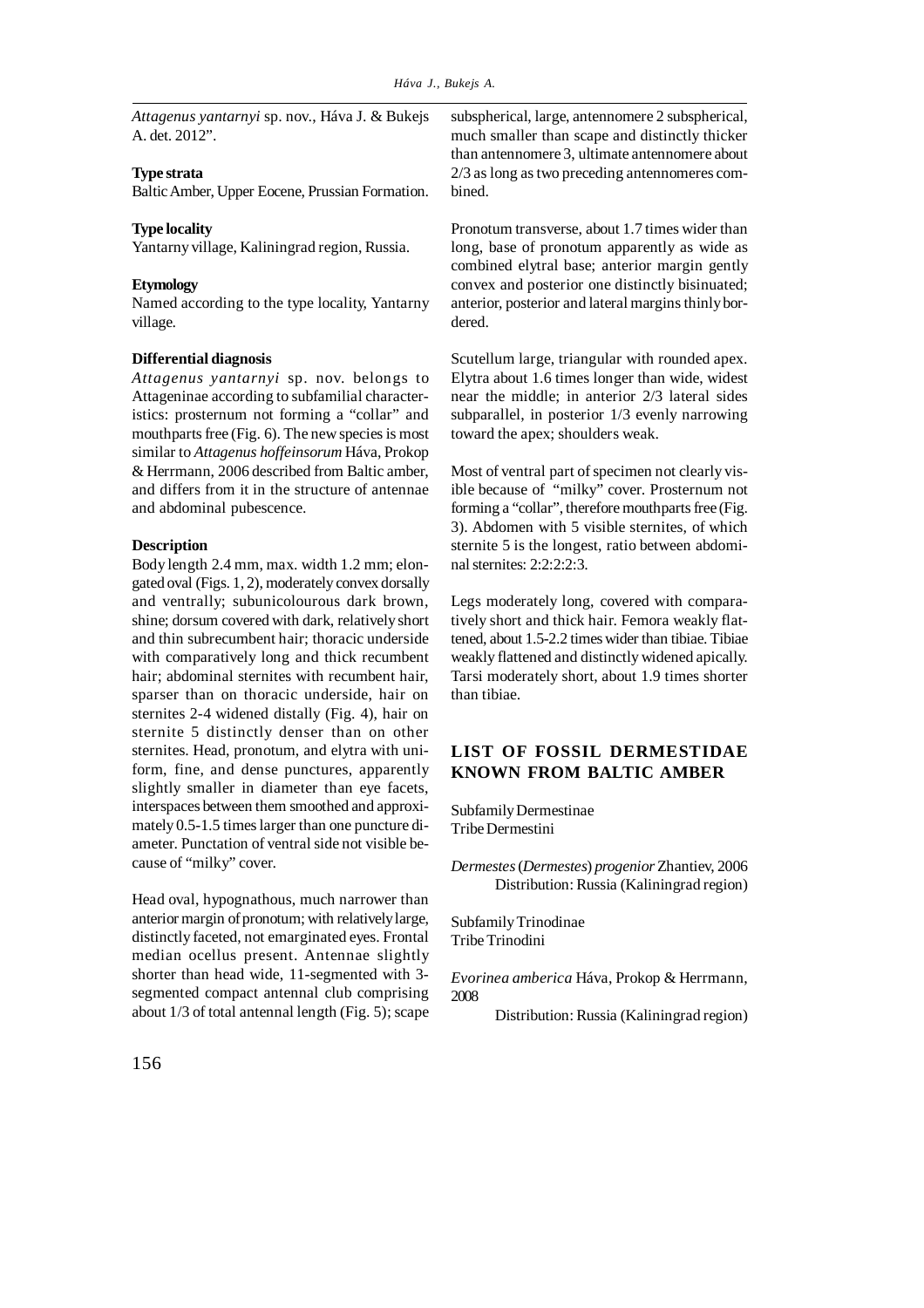

Figs. 1-2. *Attagenus yantarnyi* sp. nov., holotype, habitus: 1 – dorsal view, 2 – ventral view (photos by Marius Veta).



Figs. 3-4. *Attagenus yantarnyi* sp. nov., holotype: 3 – details of forebody, 4 – abdomen (photos by Marius Veta).



Fig. 5. *Attagenus yantarnyi* sp. nov., holotype, antenna



Fig. 6. *Attagenus* sp., forebody, lateral view (after Háva 2004)

*Trinodes puetzi* Háva & Prokop, 2006 Distribution: Russia (Kaliningrad region)

Subfamily Attageninae Tribe Attagenini

*Attagenus balticus* Háva, Prokop & Herrmann, 2008

Distribution: Russia (Kaliningrad region) *Attagenus hoffeinsorum* Háva, Prokop & Herrmann, 2006

*Attagenus hoffeinsorum*: Háva, Prokop & Herrmann, 2008

Distribution: Poland, Russia (Kaliningrad)

*Attagenus obesus* Háva, Prokop & Herrmann, 2008

Distribution: Russia (Kaliningrad region) *Attagenus yantarnyi* sp. nov.

Distribution: Russia (Kaliningrad region)

Subfamily Megatominae Tribe Anthrenini

*Anthrenus* (*Nathrenus*) *ambericus* Háva, Prokop & Herrmann, 2006

*Anthrenus* (*Nathrenus*) *ambericus*: Háva, Prokop & Herrmann, 2008

Distribution: Russia (Kaliningrad region)